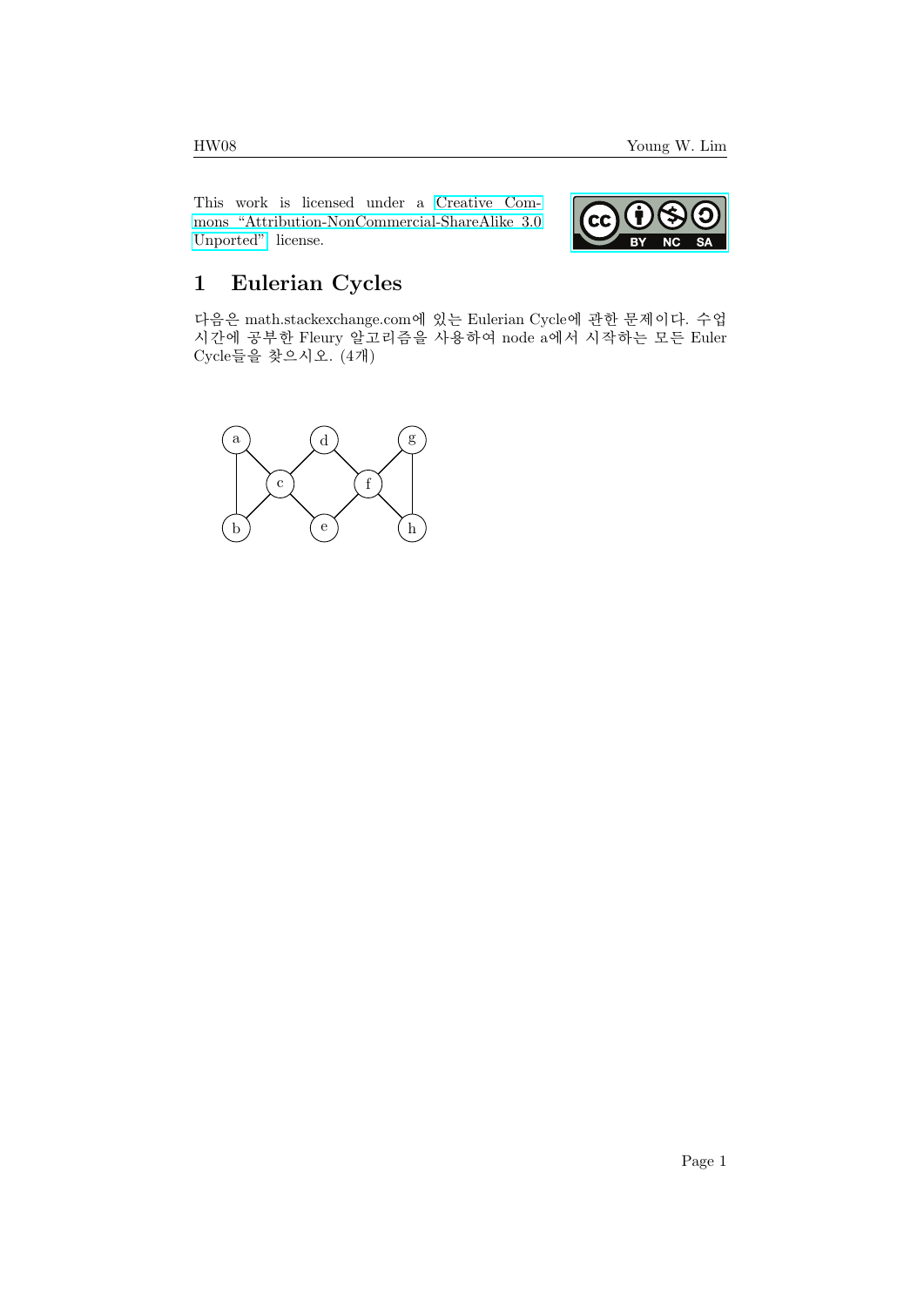

Page 2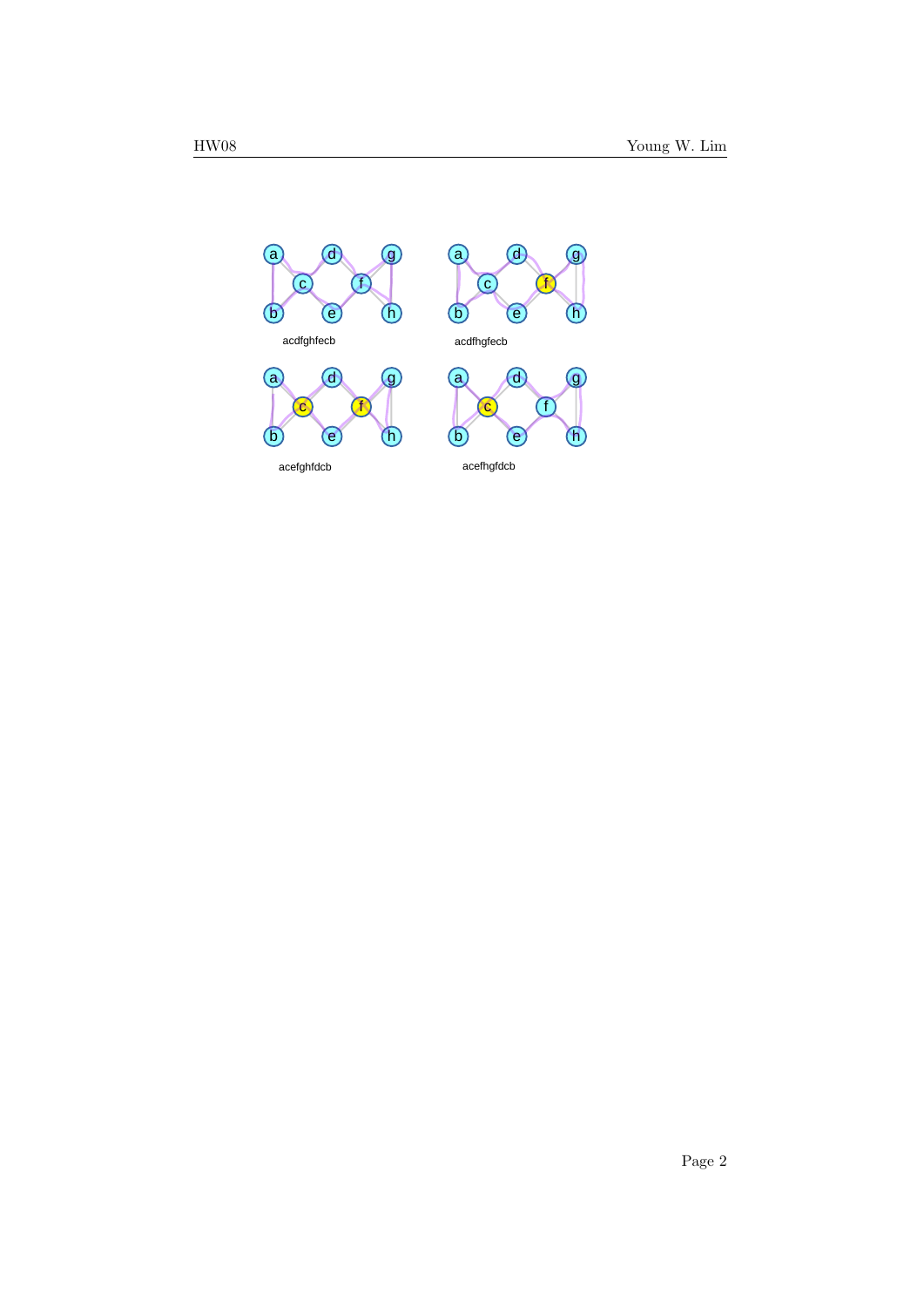## 2 Hamiltonian Cycles

다음 graph에 대하여 node A에서 시작하는 모든 Hamiltonian Cycle을 찾으시오.

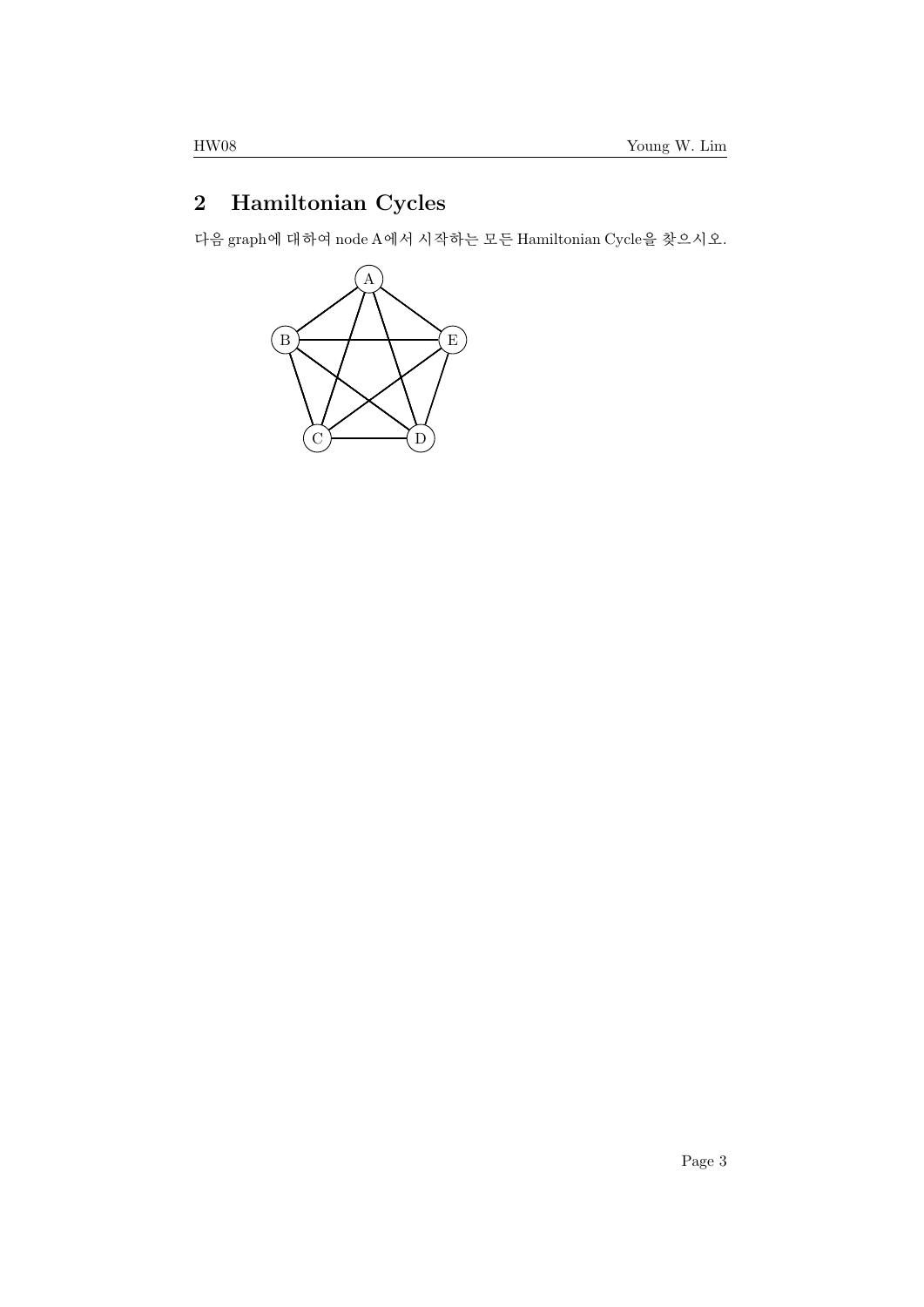